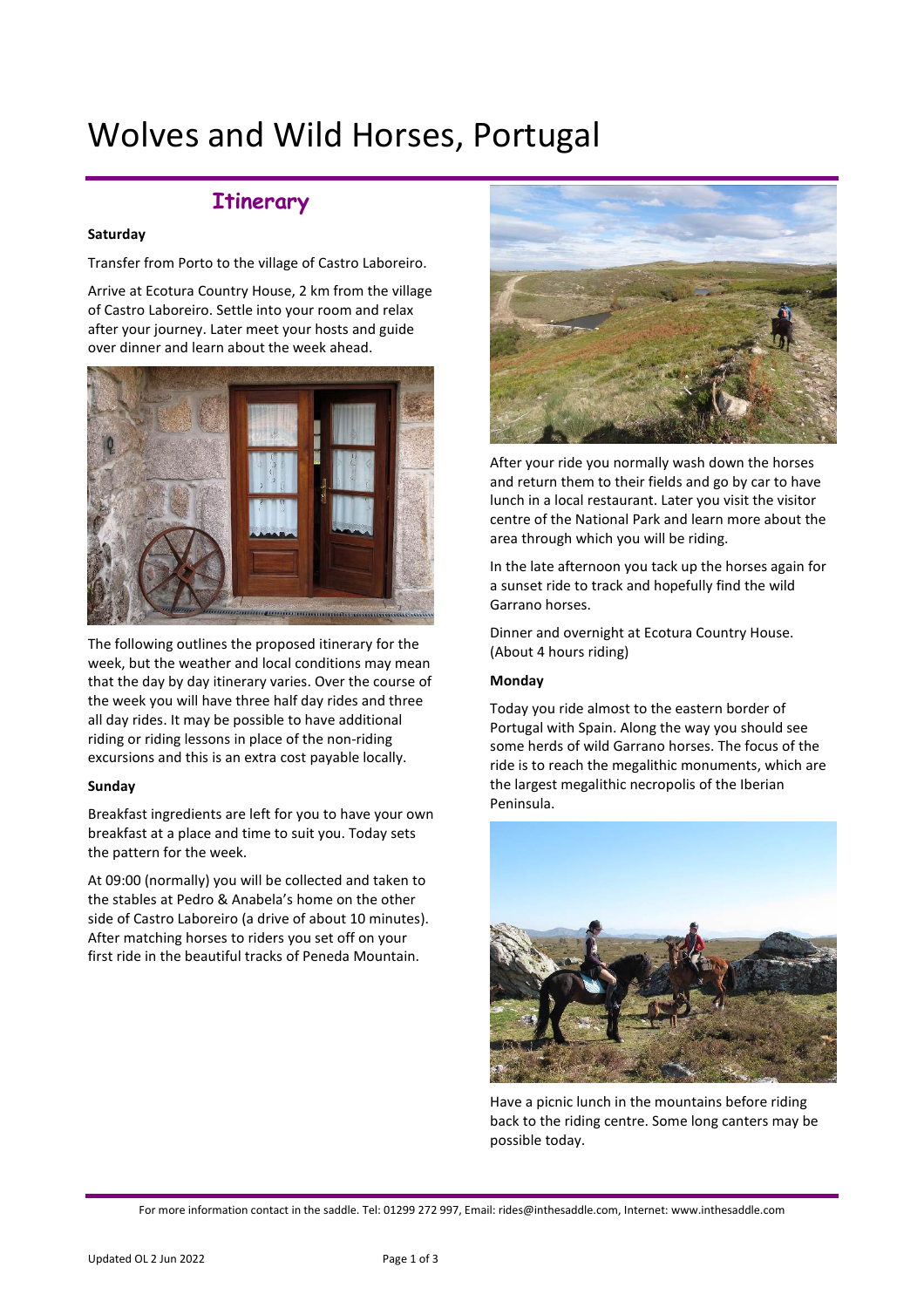Today you will also have the option of attending a meditation class at Ecotura Country house.

Dinner and overnight at Ecotura Country House. (About 6 hours riding)

# **Tuesday**

Today is a morning ride of about 3 hours into the mountains, which may allow for some faster riding.

Drive to lunch at a local restaurant.



In the afternoon there is a non-riding visit to the old historical Mergaço village which is known for its old churches and castle.

Along the way you stop at the Alvarinho Centre to sample the wonderful, fresh local white wine. A typical Portuguese wine, the Alvarinho wine is one of the most important varieties of the Tart Wine Region. A true top quality wine.

Dinner and overnight at Ecotura Country House. (About 3 hours riding)

# **Wednesday**

Today you leave the mountains and ride into the Monteiro hills in the direction of the winter valley. Don't forget your camera today. The dramatic landscape with the granite rocks will make this day a highlight. You ride through old hamlets full of history and traditions.

Lunch is a picnic in the mountains.



After lunch you return on horseback along an ancient transhumance (route taken by farmers to move their cattle and sheep between summer and winter pastures) which was also a route to Spain.

Dinner and overnight at Ecotura Country House. (About 5 hours riding)

# **Thursday**

This morning is a non-riding visit to Castro Laboreiro medieval Castle and Peneda pilgrimage sanctuary and village. This huge and beautiful sanctuary in the middle of the mountain was built in the  $18<sup>th</sup>$  century.



Lunch is a picnic next to the Laboreiro river, near a natural pool with an extraordinary Roman bridge. Depending on the time of year you might have the opportunity to swim in the river.

After lunch you have an afternoon ride exploring the area.

Today you will also have the option of a yoga relaxation class at Ecotura Country house.

Dinner and overnight at Ecotura Country House. (About 3 hours riding)

For more information contact in the saddle. Tel: 01299 272 997, Email: rides@inthesaddle.com, Internet: www.inthesaddle.com